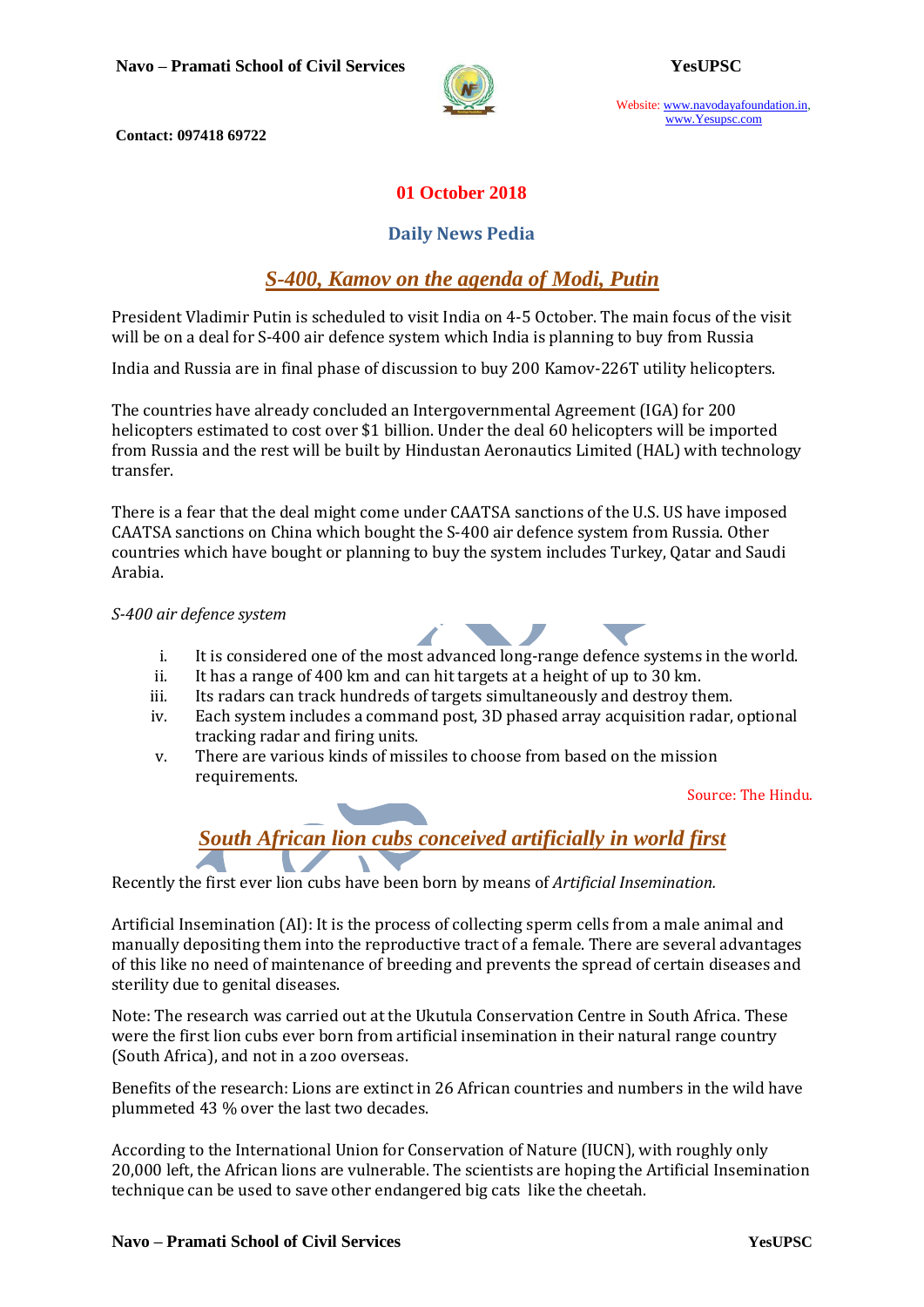Against the research: The animal welfare organisations claim that captive lion breeding industry in South Africa is exploitative and profit-driven.

#### Source: The Hindu.

### *[The Road to E-Vehicles](https://www.thehindu.com/opinion/op-ed/the-road-to-e-vehicles/article25089775.ece)*

Jharkhand government is planning to introduce electric vehicles (e-vehicles) for official use.

The Jharkhand government is acquiring electric vehicles in phases and setting up charging stations at several places for e-vehicles.

Why e-vehicles: The soaring fuel prices and spectre of climate change looming large over the planet the government is taking the lead in switching to e-vehicles. It is also in sync with India's strong pitch in favour of electric vehicles at the recently held Global Mobility Summit in New Delhi. Electric vehicles are also an integral component of smart cities within the frameworks of smart transportation.

Impact of this initiative: If other States and the Centre were to follow the example set by Jharkhand, it would have two positive spin-offs:

First, it would encourage the spread of a transportation infrastructure specific to e-vehicles.

Second, it would spur the early adoption of e-vehicles by first-time buyers, generating consumer momentum for India's stated goal of ensuring that by 2030, all public transport and 30% of private vehicles are electric.

Source: The Hindu.

### *Mansar Lake*

*Mansar Lake is one of the largest freshwater lakes in the Shivalik range of the Jammu region.*

The lake is facing an existential threat due to human intervention and climate change.

The history of Mansar dates back to the time of Mahabhartata.The son of Arjun and Ulpi, (who was the daughter of King Nag), named Babar Vahan, was the ruler of this region during the ancient times of Mahabharata. It was post the war, that Arjun who proved his mettle and superiority over this land by performing the Yagya named "Ashwamegh Yagya. The power symbol of Ashwamegh Yagya, which was a horse, was captured by Babar Vahan at village 'khoon' nearby village Ramkot on Dhar Udhampur road where later Arjun was murdered by Babar Vahan. Being victorious, Babar Vahan wanted to share his success with his mother and presented the head of Arjun to her.

It was then that she revealed that he had killed his father. After knowing the fact that Arjun was Babar's father, he wanted to bring Arjun back to life for which he had to procure the Mani from Sheshnag. It was then that Babar Vahan made a tunnel with his arrow, which was called the "Surangsar". This is now named as Surinsar. After defeating Sheshnag and capturing the Mani, he came out at Manisar which is known as Mansar now, which was the other end of the tunnel.

Source: The Hindu.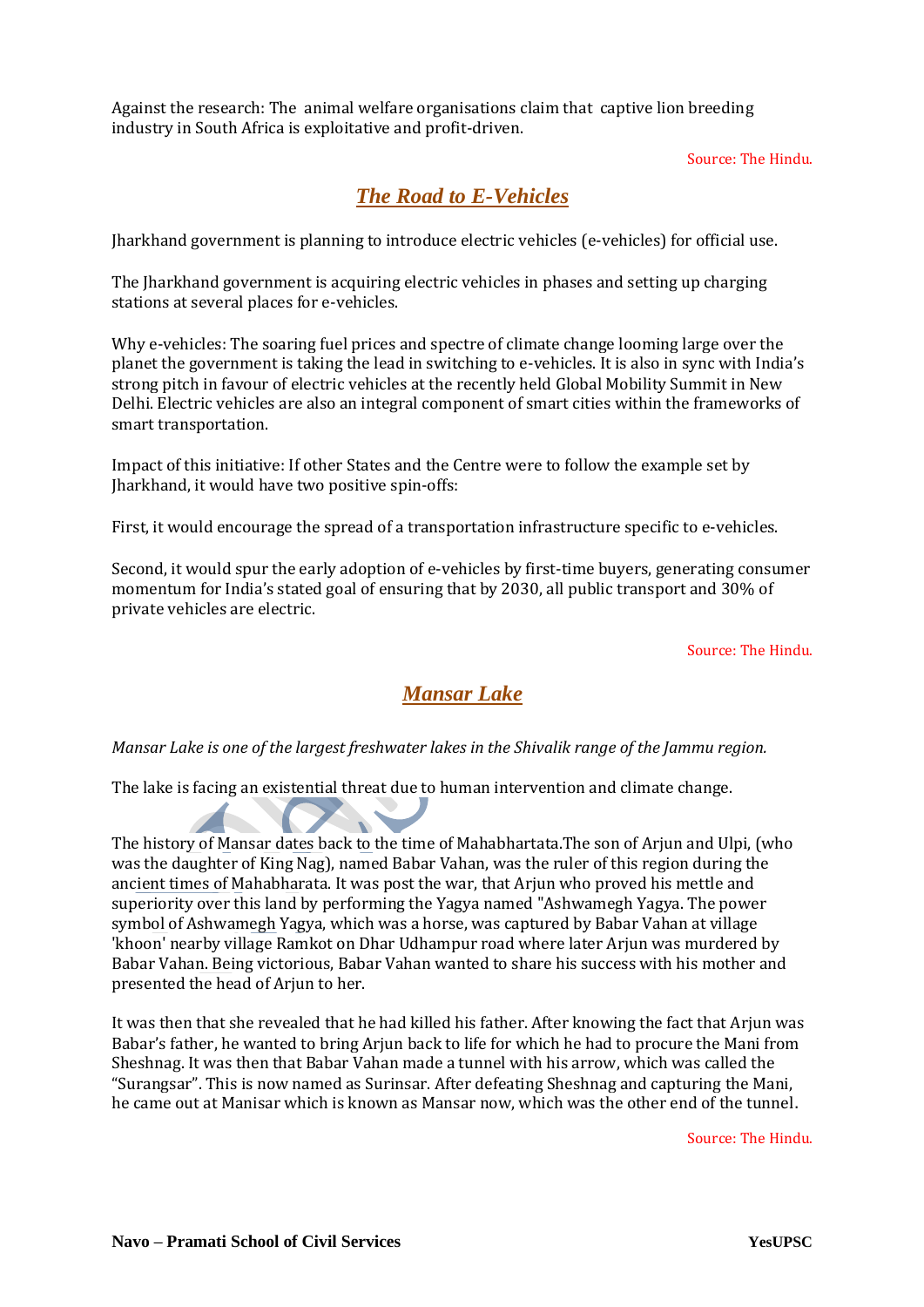## *Mahatma Gandhi International Sanitation Convention*

Mahatma Gandhi International Sanitation Convention is being held in New Delhi.

It is being *organised by the Ministry of Drinking Water and Sanitation to mark the beginning of the 150th birth anniversary celebrations of Mahatma Gandhi*, also coinciding with the fourth anniversary of the launch of Swachh Bharat Mission.

Ministers from over 70 countries will be invited and taken on a 'Gandhi Trail' in Gujarat. The government will use the occasion to "showcase its performance" and "success story" in the Swachh Bharat programme in the past four years, which was launched on October 2, 2014, and have a face-to-face dialogue with the world leaders to share their experiences on sanitation programmes.

#### *Swachh Bharat Mission:*

The Government of India launched the Swachh Bharat Mission (SBM) on 2nd October 2014, with an aim to build a Clean and Open Defecation Free (ODF) India by 2nd October 2019, as a befitting tribute to Mahatma Gandhi on his 150th birth anniversary.

Since the inception of the program, the rural sanitation coverage of India has increased significantly, from 39% in October 2014 to over 90% as of September 2018.

Over 78 million household toilets have been constructed under the Mission. As a result, 25 States/Union Territories, over 513 districts, and 5, 04,316 villages have declared themselves as free from open defecation.

Source: The Hindu.

## *'Comprehensive Convention on International Terrorism' (CCIT)*

External Affairs Minister Sushma Swaraj reiterated India's demand for a Comprehensive Convention on International Terrorism (CCIT) at the UN General Assembly recently.

The Comprehensive Convention on International Terrorism is a proposed treaty which intends to criminalize all forms of international terrorism and deny terrorists, their financiers and supporters access to funds, arms, and safe havens.

It is a draft proposed by India in 1996 that is yet to be adopted by the UNGA.

As a country affected by terrorism, long before the more powerful countries of the developed world began to take cognisance of the threat it poses to international peace and security, India has always condemned terrorism in all its forms and manifestations; stressed that tackling such behaviour required a holistic approach and collective action; and recommended that the scope of legal instruments must be expanded to bring the perpetrators of terrorism to justice.

India, therefore, has a vital stake in the formulation of counter-terrorist measures at the international level, including a Comprehensive Convention on International Terrorism (CCIT).

Source: The Hindu.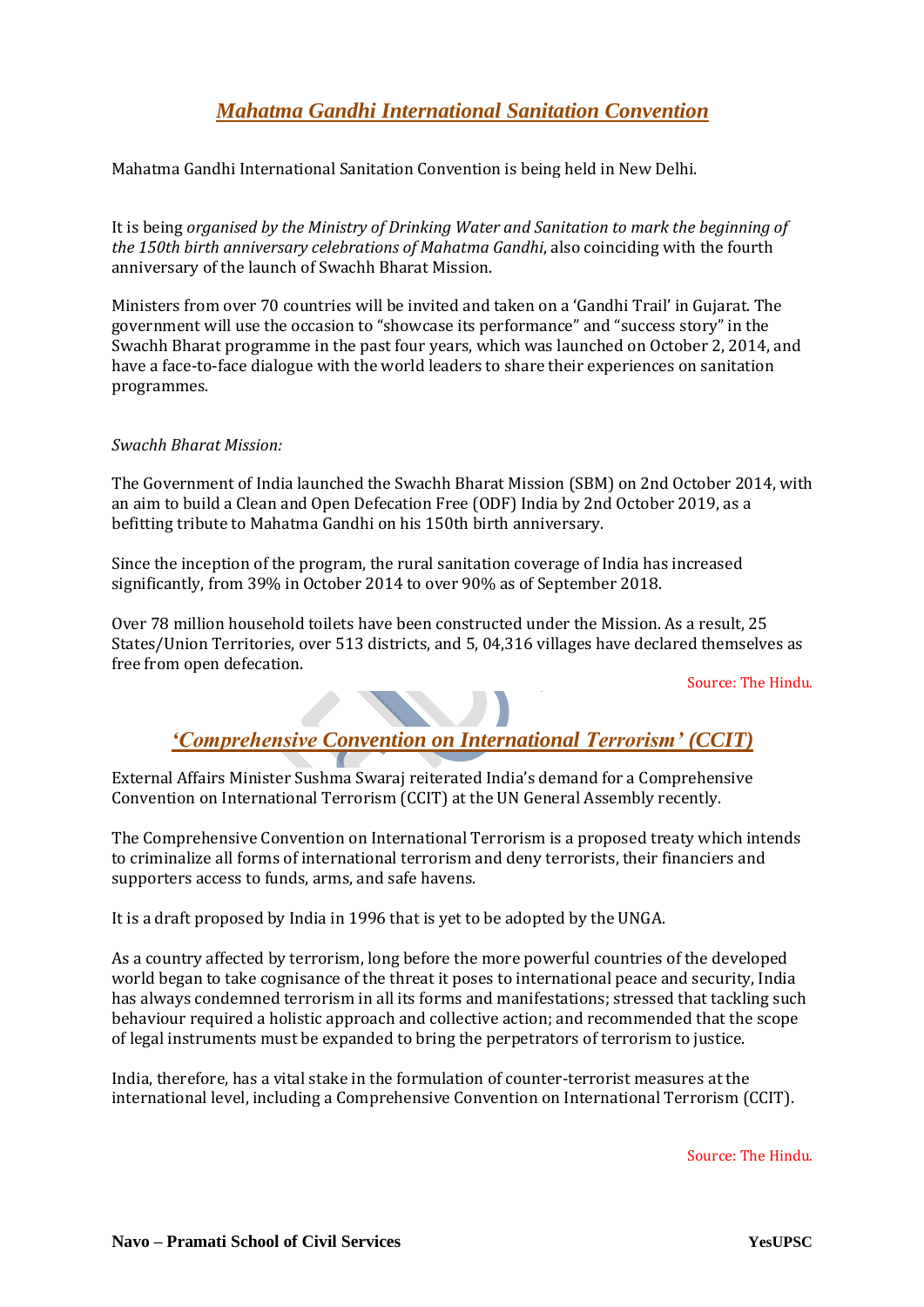## *Editorial*

To read

#### **Looking beyond the legality of abortion**

Even five decades after legalization, abortions in India lack basic safety standards

Despite abortion being legal in India for almost five decades, unsafe abortion continues to be the third largest cause of maternal mortality and accounts for 8% of all maternal deaths in India. Ten women die every day, and thousands more face serious and permanent injuries annually due to unsafe abortion-related causes. Most deaths caused by unsafe abortion are, however, preventable. With the advent of newer and simpler technologies, induced abortion is now a very safe and simple medical procedure, which can save the lives of millions of women.

A recent study published in *Lancet Global Health* estimates that only 22% of the 15 million abortions that occur in India every year take place in a public or private health facility, and are performed by trained personnel, whereas the remaining 78% of abortions happen outside health facilities. We need to identify the reasons as to why 78% women access services outside the facilities, and how they can be included in the ambit of the formal healthcare system. Many barriers force women to access abortion services outside the formal healthcare system, such as lack of access to health facilities providing abortion services, lack of awareness about abortion legality, especially among rural women, the stigma associated with abortion, and the costs incurred in seeking abortion services.

Abortion provision in India is governed by the Medical Termination of Pregnancy (MTP) Act, 1971, which allows for termination of pregnancy until up to 20 weeks of gestation for a broad range of conditions. India was one of the first 15 countries to legalize abortion services in 1971. When this law was passed, the only available technology for termination of pregnancies was dilatation and curettage  $(D&C)$ —now an outdated invasive medical procedure. The safety provisions in the law, including provider definition, training requirement and opinion, were defined keeping women's safety the entire point of this technology. The then progressive act has lost its relevance today given technological advancements. Newer and safer technologies have made abortion a very safe out-patient medical procedure, and these technologies do not require specialist doctors.

Therefore, the MTP Act allowing only allopathic doctors with specialization in obstetrics and gynaecology, or general practitioners who have undergone a 12-day certification training to legally provide abortion services, is limiting as it is estimated that fewer than 90,000 doctors in India meet the criteria today. This is woefully inadequate in providing for the 15 million abortions occurring every year. In addition, the presence of these providers is heavily skewed towards urban areas, leaving majority of rural women without access to an approved provider.

While a majority of the Indian population lives in rural areas, safe abortion services are not accessible in these areas due to the lack of trained providers, and due to various individual and social factors. Research conducted by Ipas Development Foundation (IDF) among rural communities in Bihar and Jharkhand, published in *The BMJ 2017*, indicates that not even 30% women know that abortion is legal in India and, of them, only 2% know that abortion is legal up to 20 weeks. The awareness levels in the rest of the country are also abysmally low.

Further, the stigma around abortion compels women to choose less safe pathways for termination of pregnancy, when they should have access to safe, free-of-cost, non-stigmatized abortion services at public health facilities. A study by IDF published in *BMC Public*